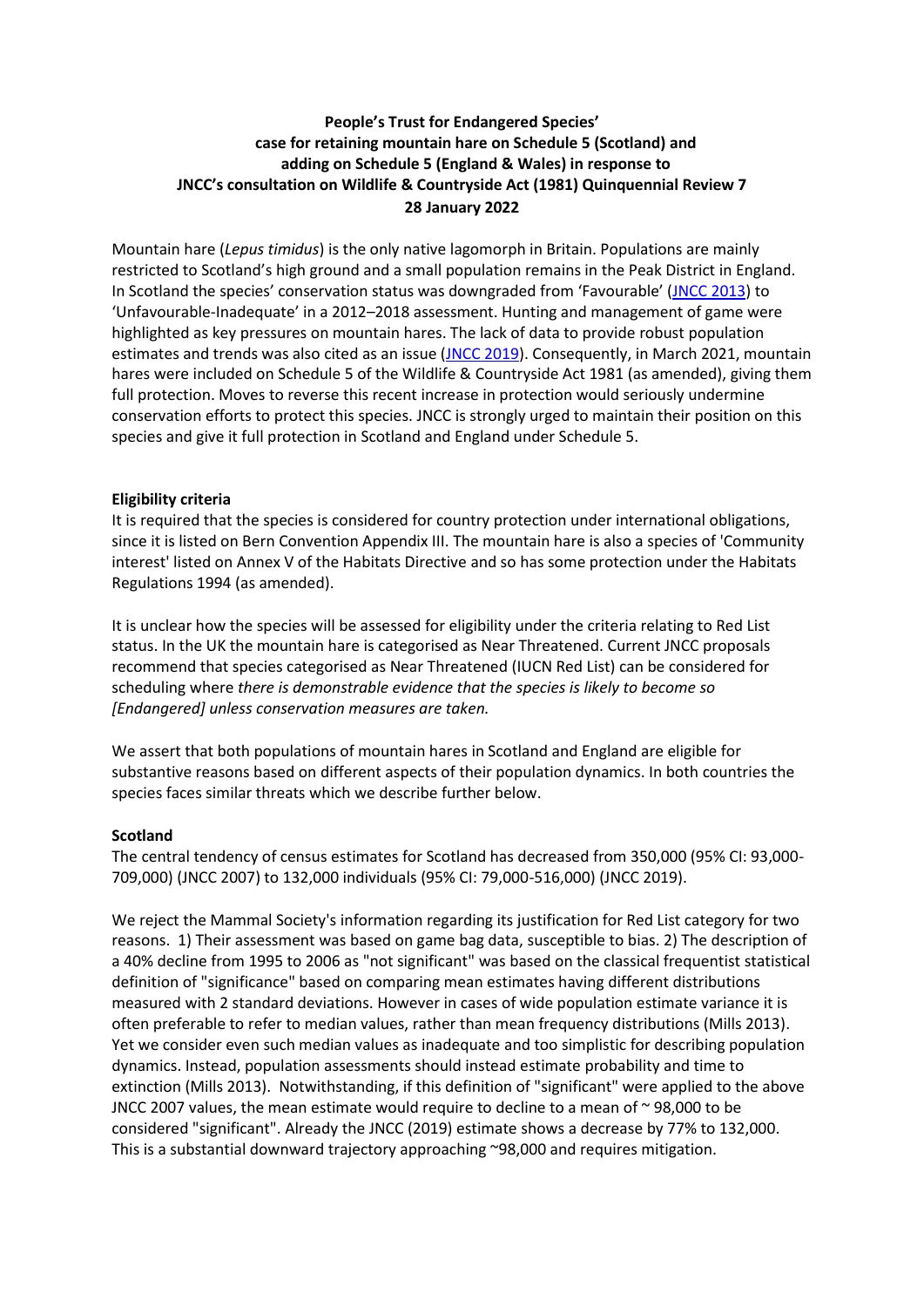Therefore we recommend corrective legal protection and management be both maintained and implemented to help recover mountain hare population to former levels.

### **England**

The mountain hare's Red List status in England is Not Evaluated. Although the species died out in England around 6,000BP<sup>1</sup>, according to JNCC's eligibility criteria, it is still a native species<sup>2</sup>. However, under the IUCN Red List guidelines, only species present after the year 1500 CE are eligible, so the English mountain hare population was not assessed.

The English mountain hare population is small, with no inward migration. Systematic survey estimates by Bedson and colleagues at Manchester Metropolitan University report overall population for mountain hares in the Peak District as 3,500 individuals (95% CI: 2,000-5,600) (Bedson Thesis unpublished). This is below the minimum viable population threshold of 4,000 individuals for medium-sized herbivores, rendering this population at substantial risk of extinction (Traill *et al*.2007)

### **Decision criteria**

UK mountain hare populations face numerous threats which are likely to compound one another. In Scotland climate change forecasts suggest the mountain hare range will shift northwards (Anderson *et al*.2009). There is also evidence that mountain hares are camouflage mis-matched with 35 days less snow cover per year making the species increasingly vulnerable to predation (Zimova *et al*. 2020). In England it is predicted the mountain hare range will shrink from 168 $km^2$  to 20 $km^2$ rendering this population nigh unviable (Bedson *et al*. 2021). More widely climate change is driving lagomorphs in the northern Hemisphere to higher ground or northwards (Leach *et al*. 2015).

In Scotland the distribution of the population appears stable, although areas of southern Scotland show >50% decrease over the last twenty years (Hesford *et al*. 2020). There are further conflicting reports. Watson & Wilson (2018) showed population declines of up to 99% on surveys of 48 grouse moors. By contrast Hesford *et al*. 2019 reported medium densities (~20 hares / km<sup>2</sup>) on their surveyed grouse moors. However, in England, systematic surveys report 60% fewer mountain hares on grouse moors than blanket bog (Bedson, Thesis unpublished).

In Scotland the mountain hare lies at the very edge of its range across Europe and has the lowest genetic diversity of all hare species across Europe (Hamill *et al*. 2006). It has inbreeding coefficient 0.31 and is thus similar to cheetah (0.39) and Mexican wolf (0.42). Such low genetic diversity values are often contributors to extinction risk (Frankham *et al*. 2013). Investigations of genetic diversity in England are under way and it is anticipated this will also be reported as low.

In Sweden and Ireland mountain hares are becoming increasingly outcompeted, hybridised or replaced by European brown hares (Thulin *et al*. 2021; Caravaggi *et al*. 2015). For Scotland there is no information regarding the increasing risk to mountain hares from European brown hares. In England the two species were described as not presently sharing habitat, although climate change scenarios suggest the two species may converge in future (Bedson *et al*. 2021).

Mountain hare populations are known to cycle with amplitude of 90%, caused by intestinal parasites affecting fecundity (Newey *et al*. 2007). The most recent disease threat is RHDV2 virus which can reduce lagomorph populations by 80% (Buehler *et al*. 2020).

<sup>&</sup>lt;sup>1</sup> Yalden, D.W. and Harris, S., 2008. Mammals of the British Isles: handbook.

<sup>&</sup>lt;sup>2</sup> https://consult.defra.gov.uk/joint-nature-conservation-committee/911c8988/ QQR7 stakeholder consultation\_25-01-2022.docx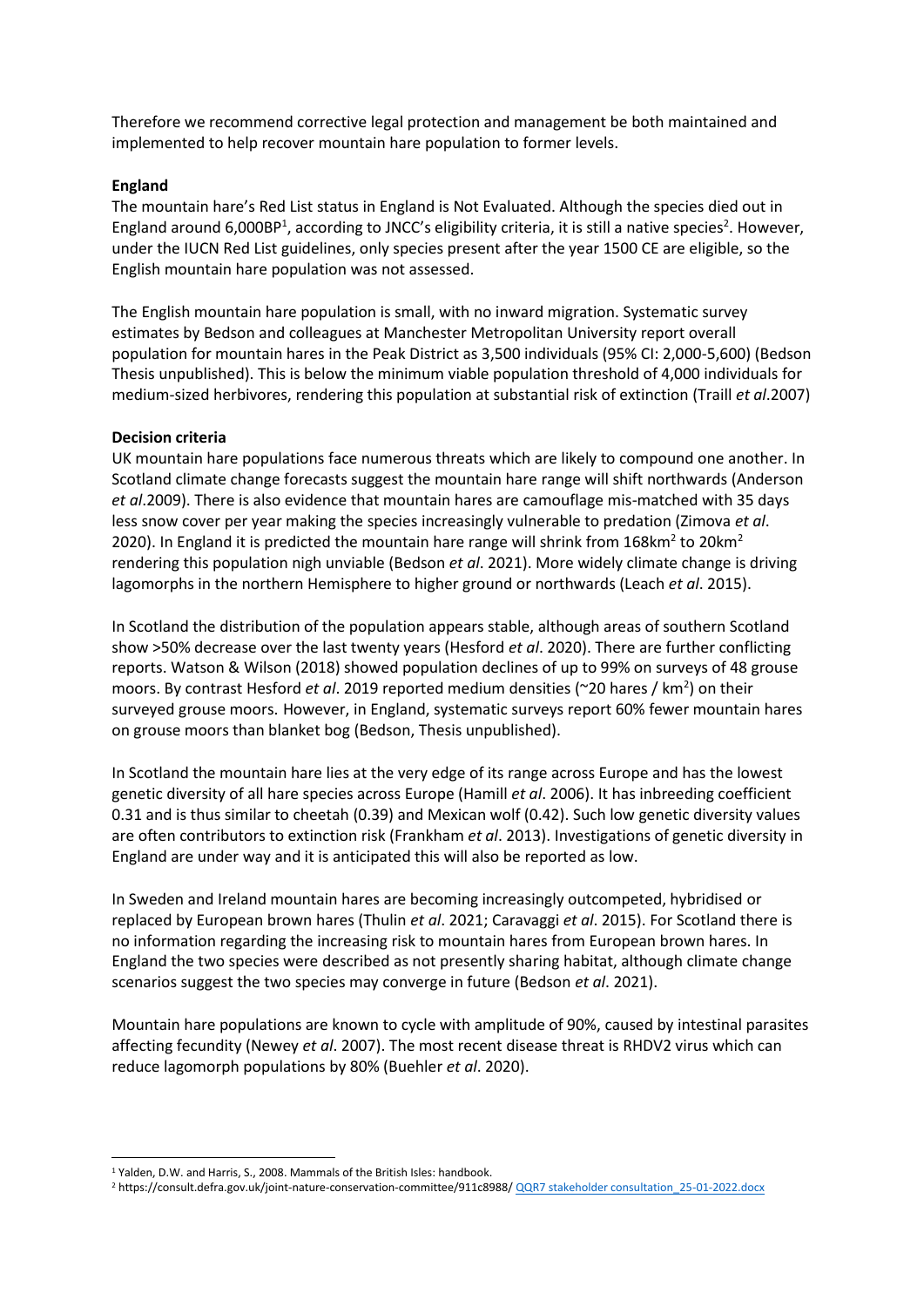In England roadkill accounts for losses of 150 - 300 mountain hares per year (Bedson Thesis, unpublished). In Scotland roadkill is known to occur extensively at some locations in the Cairngorms.

Whilst none of the above threats can be addressed by listing on Schedule 5, they provide evidence of the mounting pressures the species faces both in Scotland and England. What listing can and does do is provide protection from the additional pressure of culling which, without protection, has the opportunity to escalate to levels that are unsustainable when considering these other threats. Mountain hares are under pressure across their range due to intentional (or reckless<sup>3</sup>) killing or injuring due to persecution (coursing, shooting, snaring, hunting with dogs) and therefore require continued and extended protection under Section 9(1). Lethal control measures carried out on game estates in Scotland resulted in an average 25,000 mountain hares being killed annually.<sup>4</sup> Evidence has been reported of at least 33 lethal control incidences in England over the past eight years (Bedson Thesis, unpublished). Substantial changes in the species' range have been reported over a twenty-year period varying across region and different management types, suggesting further studies are needed to understand population dynamics at a more local scale <sup>5</sup>. Local population impacts are likely where lethal control is intensive, given the relative difficulty of recolonisation. Consequently lethal control could represent a significant limiting factor in mountain hare distribution, range and population.

We recognise that for practical reasons the present criteria for assigning legal protections and conservation measures are based on rule of thumb measures e.g. population size, habitat size. We have concerns regarding these since philosophically they imply "what is the least number of individuals that would ensure the survival of a species?" With such logic, one would set the minimum population target for mountain hares in Scotland to just 4,000 individuals which would match that of the persisting population in England. Clearly such a move would be deleterious to the present population of Scotland.

Instead we advocate philosophies such as "population stocks should not be permitted to diminish beyond the point at which they cease to be important functioning elements of the ecosystem of which they are a part". We recommend that conservation assessments should provide probabilistic models of the extinction risk for a species and set goals of maintaining for example <1% risk of extinction in 100 years. Such models require detailed knowledge of population structure and dynamics, demographics and environmental stochasticity. Accordingly we recommend full legal protections to be maintained until at least as sufficient monitoring research has been produced which can robustly inform such assessments.

The large decline in the UK mountain hare population in 2007-2017 and the range of current threats, some of which are projected to intensify, make it imperative that the mountain hare is listed on Schedule 5 across its current range.

This evidence has been collated and is being submitted jointly by People's Trust for Endangered Species and the Hare Preservation Trust.

## **Annex 1. Mammal Society's justification for the UK Red List category<sup>6</sup> :**

<sup>3</sup> Only applies in Scotland

<sup>4</sup> https://theferret.scot/38000-mountain-hares-killed/

<sup>5</sup> https://www.gwct.org.uk/wildlife/research/mammals/mountain-hare/distribution-of-mountain-hare-populations-in-scotland-across-20 years/

<sup>6</sup> Mathews F, and Harrower C. (2020). IUCN – compliant Red List for Britain's Terrestrial Mammals. Assessment by the Mammal Society under contract to Natural England, Natural Resources Wales and Scottish Natural Heritage. Natural England, Peterborough ISBN 978-1- 78354-485-1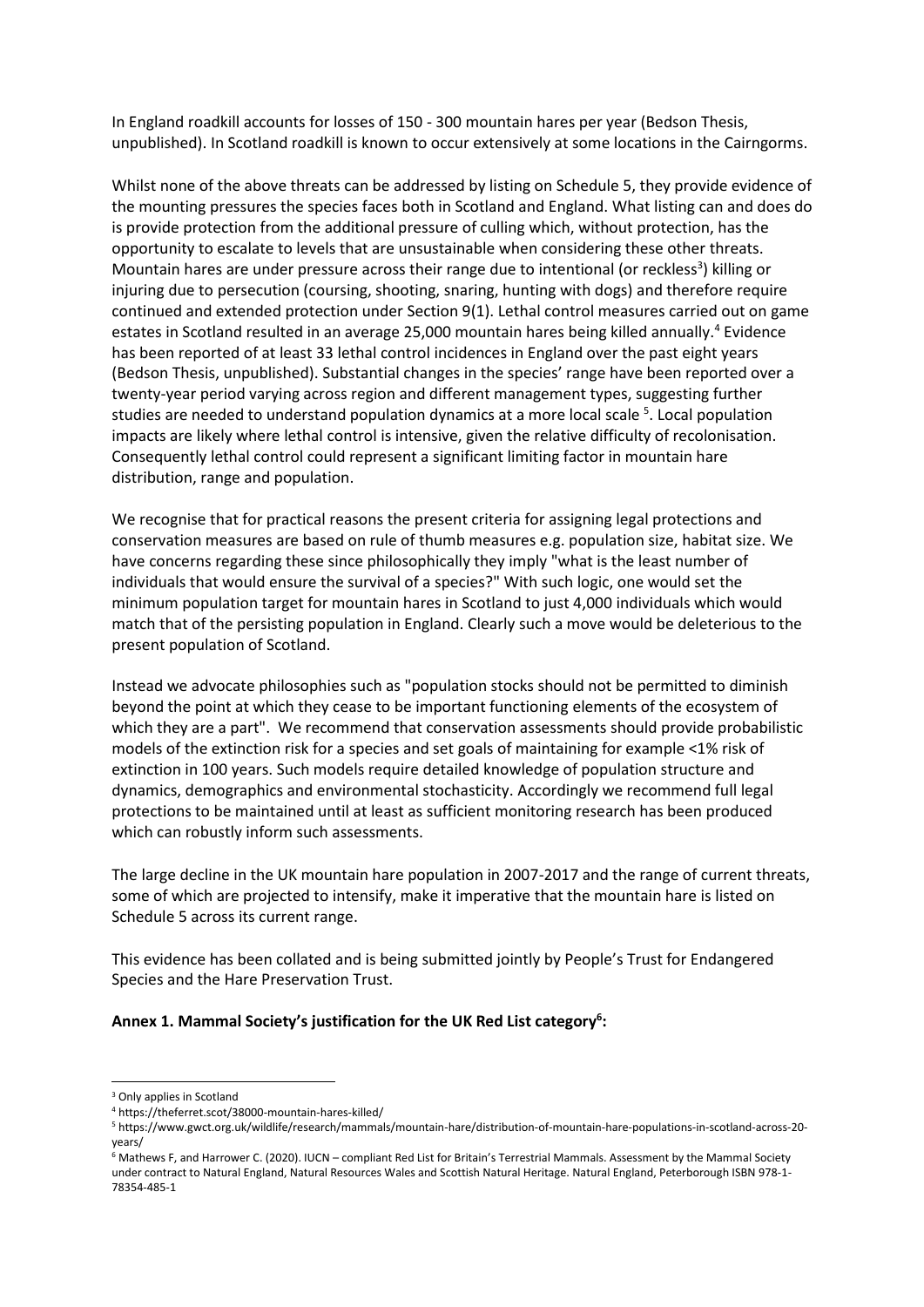Population size estimation is extremely difficult for this species due to lack of data, highly variable population density and population cycles, and potential for species misidentification. The only substantial dataset with reliable identification covering the species' full range is the National Gamebag Census, which suggests cyclical fluctuations in culls. The confidence intervals for trends are extremely wide, partly reflecting this cyclical variability, and whilst the trend between 1995 and 2006 is for a 40% decline, this is not statistically significant (95% CI -70% to 22%). Similar patterns are observed over longer time-frames in this dataset. However, beyond suggesting cyclical fluctuations, the data are difficult to interpret in terms of population trends owing to the status of the species as quarry. As in the Review of the Population and Conservation Status of British Mammals (Mathews *et al*. 2018), data from the BTO breeding bird survey are considered unreliable for this species. Patton *et al*. (2010) estimated that 25,000 mountain hares were shot in 2006-07 in Scotland: this is a substantial proportion of the total population estimated here. Recently, an analysis of spring transect counts at 42 moorland sites suggested that the population index had declined by 31% per year between 1999 and 2014, with the most severe reductions being on sites subjected to burning for grouse-habitat management (Wilson & Watson 2018). If these results were replicated nationally then it would clearly result in a classification of CR under A2bcd+4bcd. However, these catastrophic declines contrast with trends presented by Hesford *et al*. (2019), based on spring transect counts at 76 blocks on 33 moors, which imply a stable population over the last 16 years, with some evidence of population increases in sites most actively used for grouse-shooting. In both cases, sites were not studied in every year, and there are potential confounding effects from the stage of the population cycle that the site was at in at the time of the counts. Importantly, it is not clear whether either study can be generalised, as the study sites were not randomly selected. The population impacts of culls at a national scale are therefore unclear; but local population impacts are likely where culling is intensive, given the relative difficulty of recolonisation; and this may have a wider-scale impact on population viability. Declines ≥20% in 10 years are plausible which gives a classification of NT under A2bcd+4bcd. Further evidence is urgently required since re-evaluation may move the species to the Vulnerable.

### References

Anderson, B.J., Ackakaya, H.R., Araujo, M.B., Fordham, D.A., Martinez-Meyer, E., Thuiller, W. & Brook, B.W. (2009). Dynamics of range margins for metapopulations under climate change. Proceedings of the Royal Society (276): 1415-1420 https://doi.org/10.1098/rspb.2008.1681

Bedson, Thesis, Unpublished. Population assessment of the mountain hares (Lepus timidus) of England: distribution, abundance and genetics. Submitted 10 August 2021 as requirement for PhD Manchester Metropolitan University, UK.

Bedson, C.P.E., Devenish, C., Symeonakis, E., Mallon, D., Reid, N., Harris, W.E. & Preziosi, R. (2021b). Splitting hares: Current and future ecological niches predicated as distinctly different for two congeneric lagomorphs. Acta Oecologica 111: 103742<https://doi.org/10.1016/j.actao.2021.103742>

Buehler, M., Jesse, S.T., Kueck, H., Lange, B., Koenig, P., Jo, W.K., Osterhaus, A. & Beineke, A. (2020). Lagovirus europeus GI.2 (rabbit hemorrhagic disease virus 2) infection in captive mountain hares (*Lepus timidus*) in Germany. BMC Veterinary Research 16: 166 [https://doi.org/10.1186/s12917-020-](https://doi.org/10.1186/s12917-020-02386-4) [02386-4](https://doi.org/10.1186/s12917-020-02386-4)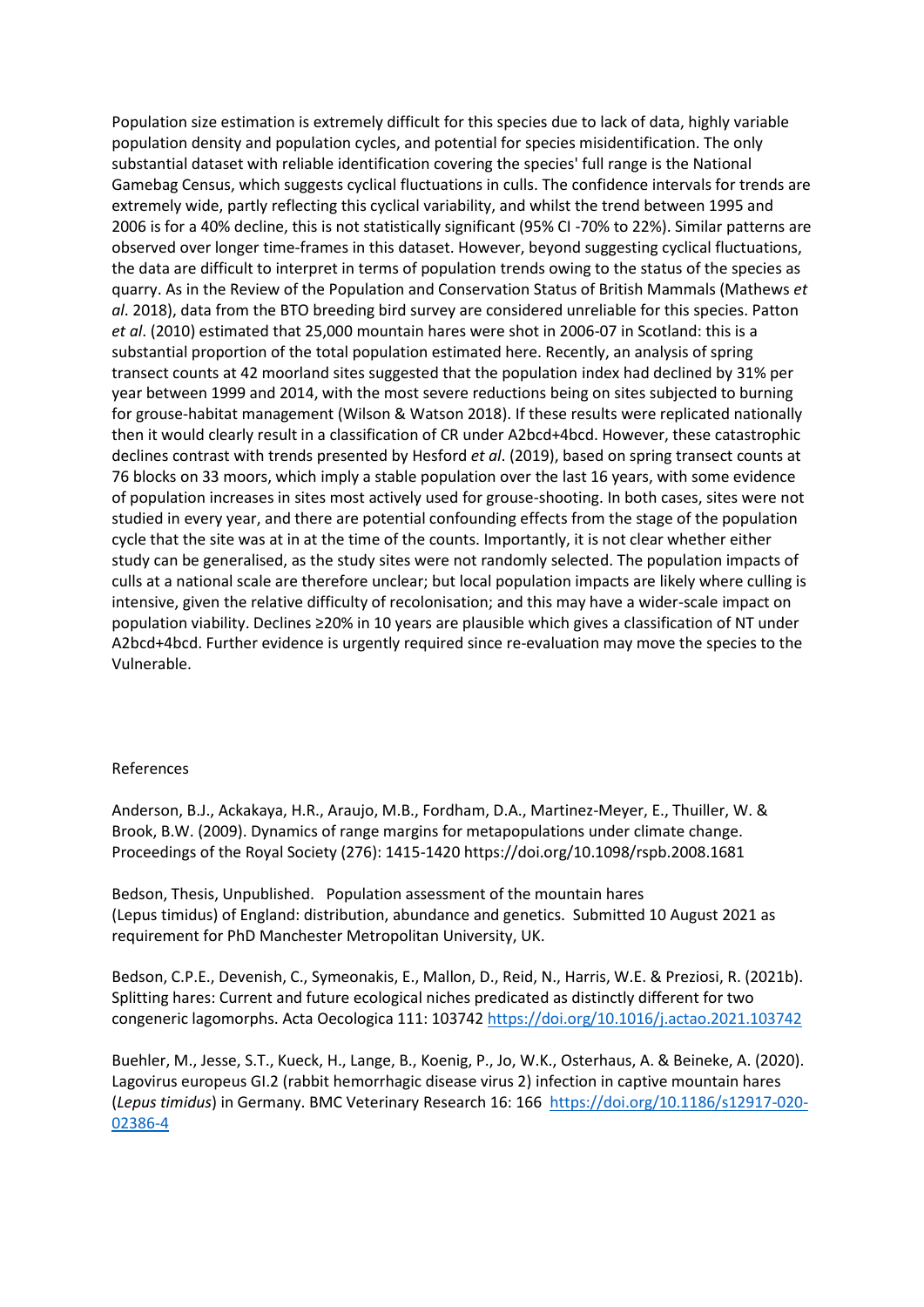Caravaggi, A. *et al*. 2016. An invasive-native mammalian species replacement process captured by camera trap survey random encounter models. – Remote Sens. Ecol. Conserv. 2(1): 45 –58.

Frankham, R., Ballou, J.D. & Briscoe, D.A. 2013. Introduction to Conservation Genetics. Cambridge University Press.

Hamill, R.M., Doyle, D. & Duke, E.J. 2006 Spatial patterns of genetic diversity across European subspecies of the mountain hare, Lepus timidus L. Heredity (97) 355-365

Hesford, N., Fletcher, K., Howarth, D., Smith, A.A., Aebischer, N.J. & Baines, D. (2019). Spatial and temporal variation in mountain hare (Lepus timidus) abundance in relation to red grouse (Lagopus lagopus scotica) management in Scotland. European Journal of Wildlife Research 65: 33 DOI 10.1007/s10344-019-1273-7

Hesford, N., Baines, D., Smith, A.A. & Ewald, J.A. (2020). Distribution of mountain hares Lepus timidus in Scotland in 2016/2017 and changes relative to earlier surveys in 1995/1996 and 2006/2007. Wildlife Biology 2020 doi: 10.2981/wlb.00650

JNCC (2007). Second Report by the UK under Article 17 on the implementation of the Habitats Directive from January 2001 to December 2006. Conservation Assessment for: S1334: Lepus timidus – Mountain hare. Peterborough: JNCC.. Available from: [www.jncc.gov.uk/article17](http://www.jncc.gov.uk/article17)

JNCC (2019). Fourth Report by the UK Under Article on the implementation of the Directive from January 2013 to December 2018. Conservation Assessment for: S1334: Lepus timidus – Mountain hare. Peterborough: JNCC.. Available from: www.jncc.gov.uk/article17

Leach, K., Kelly, R., Cameron, A., Montgomery, W.I. & Reid, N. (2015b). Expertly validated models and phylogenetically-controlled analysis suggests responses to climate change are related to species traits in the Order Lagomorpha. PLoS ONE 10(4): e0122267. doi:10.1371/journal.pone.0122267

Mills, L.S. 2013. Conservation of wildlife populations. Wiley Blackwell. Chichester UK.

Newey, S., Willebrand, T., Haydon, D.T., Dahl, D.T., Aebischer, N.J. Smith, A.A. & Thirgood, S.J. (2007). Do mountain hare populations cycle? Oikos 116 (9): 1547-1557 http://www.jstor.org/stable/40235205

Thulin, C-G., Winiger, A., Tallian, A.G. & Kindberg, J. 2021. Hunting harvest data in Sweden indicates precipitous decline in the native mountain hare subspecies Lepus timidus sylvaticus (heath hare). Journal for Nature Conservation 64:126069. https://doi.org/10.1016/j.jnc.2021.126069

Traill, L.W., Bradshaw, C.J.A. and Brook, B.W. 2007. Minimum viable population size: A metaanalysis of 30 years of published estimates. Biological Conservation 139: 159-166 doi:10.1016/j.biocon.2007.06.011

Watson, A. & Wilson, J.D. (2018). Seven decades of mountain hare counts show severe declines where high-yield recreational game bird hunting is practised. Journal of Applied Ecology DOI: 10.1111/1365-2664.13235